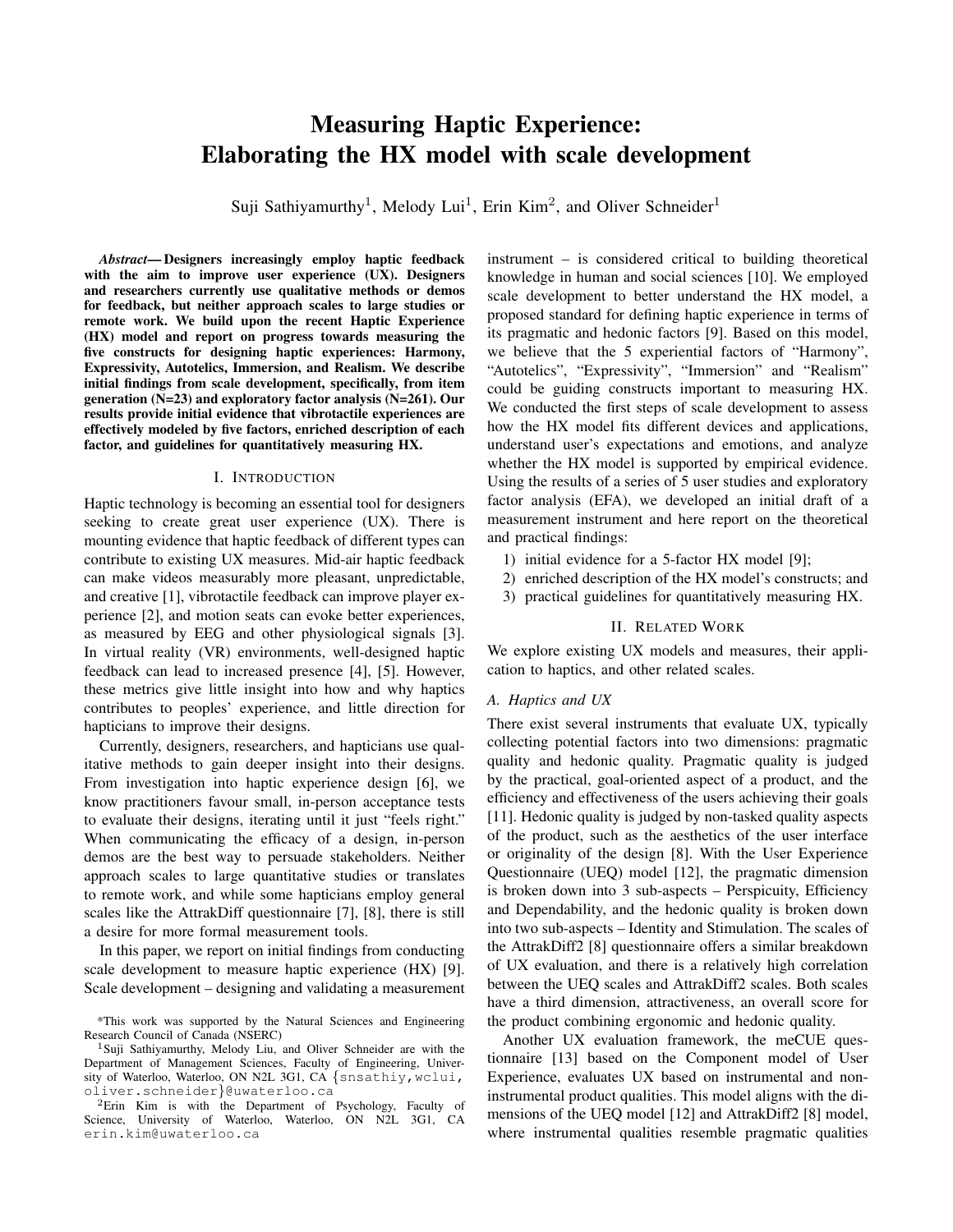(usefulness, usability), and non-instrumental qualities correspond to hedonic (aesthetics, status, commitment).

However, these UX models are unable to capture factors unique to HX. Haptic experiences are highly dependent on the context of the interaction and feedback from other human senses, such as sound and visuals. Moreover, UX instruments measure the time before, during, and after an interaction, while HX focuses on the experience at the moment of touch.

The HX model [9] defines haptic experience as "*a dis*tinct set of quality criteria combining usability requirements and experiential dimensions that are the most important considerations for people interacting with technology that involves one or more perceived senses of touch, possibly as part of a multisensory experience." The model focuses on haptic technology as part of a system, rather than the technology independently. It proposes design parameters, usability requirements, and experiential factors specific for haptics. In this work, we focus on the experiential factors: Harmony, Expressivity, Autotelics, Immersion, and Realism.

## B. Other scales that measure related constructs

Other scales related to HX include the Need for Touch (NFT) Scale [14]. NFT measures the user preference of extracting information obtained through haptics experience. The scale focuses on two dimensions similar to the UX model – instrumental (purpose-driven) touch, and the autotelic (hedonic-oriented) factor. This scale is used primarily in market research with non-interactive objects.

Haptic feedback and physical props can increase presence in virtual environments [4]. The presence questionnaires (Presence Questionnaire (PQ) [15] and Immersive Tendencies Questionnaire (ITQ) offer scales overlapping with the Immersion and Realism dimensions of factors of HX.

Haptic feedback is often applied to gaming, and there exists several instruments to measure game user experiences. The Game Experience Questionnaire measures video gameplaying effects through the degree of engagement, but was never validated [16]. The player traits model proposes 5 dimensions - aesthetic orientation, narrative orientation, goal orientation, social orientation and challenge orientation [17]. The Player Experience Inventory (PXI) [18] measures how lower-level game design choices directly impact player's enjoyment. The scale measures constructs such as immersion, mastery, autonomy and functional consequence, has been used to measure how vibrotactile embellishments can increase player experience in mobile games [2].

# III. APPROACH

We followed the method of scale development [10], [19] to create, refine, and evaluate a set of items (i.e., questions) to measure HX. Figure 1 outlines this process. While it would be premature to release a draft questionnaire before validation, the insights we have gained so far can inform hapticians about quantitatively measuring UX with haptics, and can invite feedback from the community.

We began with four studies for initial item (question) generation. The first, 1. Scale Inception, yielded an initial set of



Fig. 1. Scale Development process: 1) Brainstorming provided an initial set of items based on the literature. 2) A group discussion and 3) three group interviews with expert hapticians refined items. 4) Feedback from the target population helped improve understandability. 5) We iteratively piloted for 6) a large online study, which had participants evaluate haptic experiences with our draft scale. 7) Exploratory Factor Analysis (EFA) uncovered the underlying structure of a relatively large set of variables.

25 items. We then iteratively developed these items through 3 studies: 2. Face Validity ( $N=8$ ) for novice evaluation of the items built based on the theoretical model, 3. Content Validity (N=6) for expert review of the items' Relevance and Clarity, and 4. Cognitive Interviews  $(N=9)$  to evaluate whether the questions are interpretable by the target population using probing questions [20] and think-aloud strategies. We then conducted a 5. Pilot Study (N=25) to test our procedure and adequacy of data collection for performing factor Analysis. Finally, we ran our 6. Survey Administration (N=261 after cleaning) and conducted exploratory factor analysis (EFA) to study the correlations between the items and the emergent factors. This is the first report of all studies.

We originally hoped to involve a variety of newly commercially available haptic feedback devices, including vibrotactile feedback, variable friction displays, mid-air haptics, and force-feedback. Unfortunately, this research was conducted during the COVID-19 pandemic, and in-person research protocols were suspended. As such, we conducted all steps from 3. Content Validity onward remotely, and scoped our primary data collection in the 5. Pilot Study and 6. Survey Administration steps to only include experiences with smartphones and gaming consoles; i.e., vibrotactile feedback in devices with mass adoption suitable for a large online study. While there is evidence that remote haptic studies with vibrotactile content produce similar feedback to in-lab studies [21], this does reduce the generality of the scale.

#### IV. RESULTS

We report first on results from our iterative process, then from EFA. Due to space constraints and a desire to not present a draft questionnaire until scale development is finished, we do not report item iteration in detail in this paper.

#### A. Insights from iterative scale development

The first  $3$  user studies – face validity, content validity and cognitive interviews - were conducted iteratively. We received insights at each point in the process and ended with a draft questionnaire composed of 22 items divided across each of the 5 experiential factors. For example, at the end of 3: Content validity, expert feedback gave strong evidence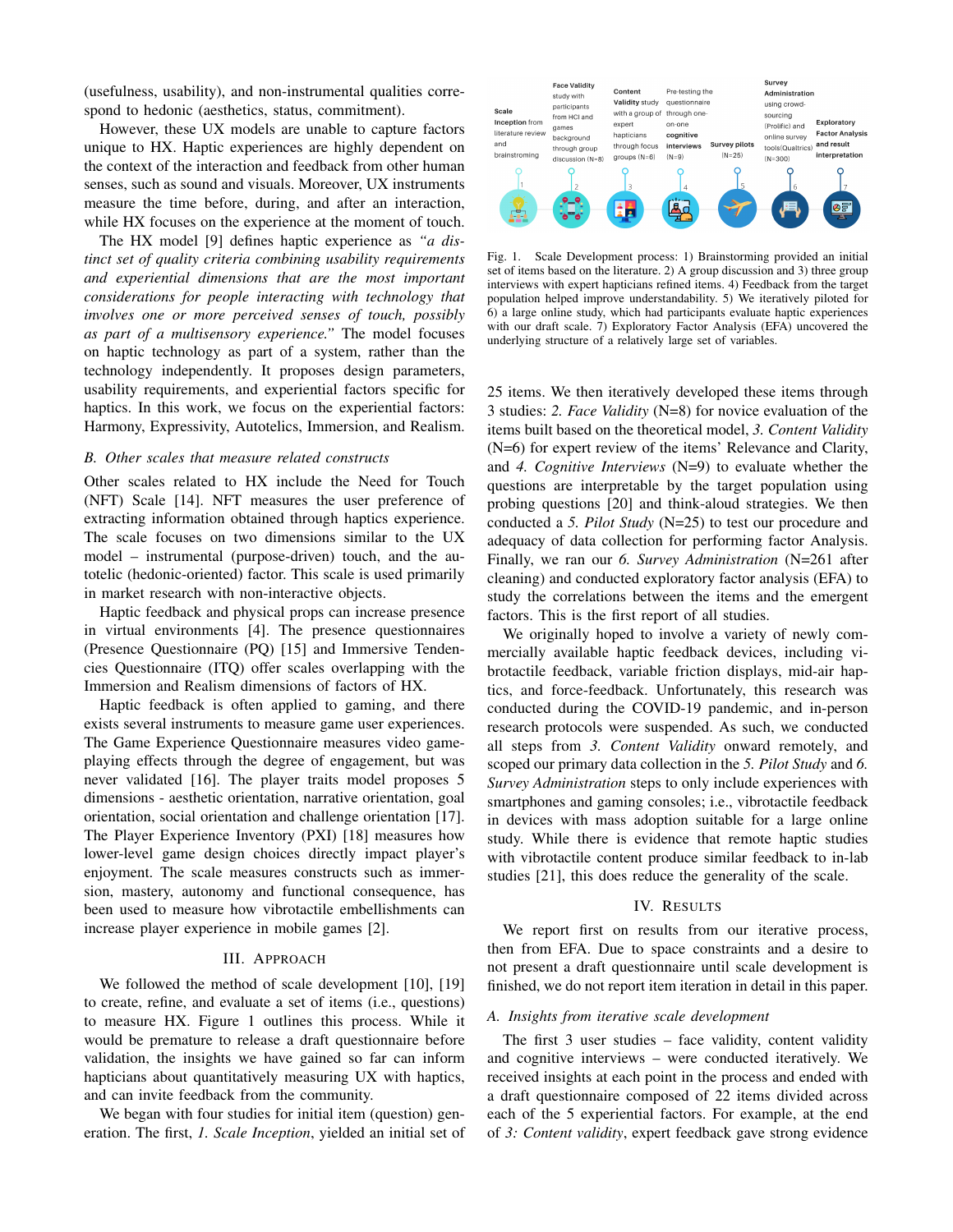that the phrase "Haptic feedback" needed to be included in the items. However, this may make the questionnaire difficult to understand for participants unaware of its definition. We formulated the following definition of haptic feedback and included it with our draft questionnaire:

"Haptic feedback refers to anything that you feel with the sense of touch. It could be vibrations, force, temperature, pressure, or any other physical sensation."

In step 4 (cognitive interviews), we were able to confirm that including a definition for haptic feedback enhanced the understanding of the items. At the end of this study we narrowed down the applications to use for our survey. Users had two options to choose from for completing a task in which they experience haptic feedback: smartphones and gaming consoles (e.g., Nintendo Switch, PS4, other haptic-enabled consoles). Participants were further presented with a list of games or applications based on the device (e.g., Animal Crossing, Grand Theft Auto) that we carefully selected and created guided tasks for. Participants who selected gaming consoles were also given the option to select a game of their choice which they believed had haptic feedback. We balanced the number of participants using smartphones vs. consoles by restricting the maximum responses for each.

## B. Exploratory factor analysis

We deployed a remote online study using Qualtrics [22] and Prolific [23]. The data collected were again from two categories of devices - smartphones and gaming consoles. All the applications had vibrotactile feedback as part of the experience and a total of 302 responses were recorded. 2 of the participants did not complete the study; 261 out of 300 completed responses were identified and verified to have experienced haptic feedback before completing our scale. These participants confirmed that the haptic feedback was noticeable in the exit survey. Items were presented in a random order. The exit survey collected participant satisfaction with haptic feedback, whether they understood the intention of the study, and demographic information: age groups, self-report gender, and familiarity with the haptic device, application, and haptic technology. Questions in the section were used to assess the quality of responses and used in the data cleaning process.

We then conducted factor analysis, a statistical method used to study the dimensionality of a set of variables. It identifies categories of similar statements to model the interrelationships among items. The overall  $KMO<sup>1</sup>$  value for our data is 0.93; all observed variables show values greater than 0.90. This suggests that the collected data is adequate for factor analysis. We determined the number of factors that the principal component analysis (PCA) suggests with a scree plot (Figure 2). The initial scree plot using parallel analysis suggested between 3 to 5 factors: each point demonstrates a possible knee. Statistical analysis and interpretation were performed using the psych package in R.



Fig. 2. Scree plot showing the number of possible factors in the data. A drop at the 3rd point and a more subtle drop at 5 indicates that there could be 3 - 5 factors underlying the 22 variables in the data.

The aim of EFA is to find a simple solution where each factor has a small number of large loadings and a large number of 0 (or small) loadings. Starting from 3 factor model (as suggested by PCA), we increased the number of factors and tried different methods and rotations to obtain the simple factor solution. For each possible factor number (3, 4, or 5 factors), we tried Maximum likelihood (ML), Ordinary least squares (OLSS), and Principal Axis Factoring (PAF) extraction methods [25] with both oblique and orthogonal rotations. By trying various combinations of these, we arrived at 36 possible models (we also considered some 6-factor models and varimax-orthogonal rotations) and shortlisted 8 for further evaluation. The goal is to find a model with a strong factor structure, i.e., minimum crossloading, high factor loading, and sum of squared loadings related to each factor. Based on the above-mentioned metrics, we selected the best model based on highest factor loadings, minimal cross-loadings and other goodness-of fitmetrics. The final model had 5 factors, no cross loadings, all factor loadings>|0.4|, TLI and CFI>0.90 and RMSEA and RMS values<0.05, and had an oblique rotation performed (suggesting correlation between the factors). All 3- and 4factor models were rejected based on high cross-loadings or failing the goodness-of-fit tests (i.e., RMSEA and RMS values > 0.05 & TLI and CFI $<$ 0.90).

Figure 3 shows the best performing model. The factor correlation matrix calculated from the data show that all the factors have a correlation of less than 0.7, confirming discriminant validity [26]. 20 of the 22 observed variables had significant loadings onto 5 factors (ML1, ML2, ML3, ML4, ML5), each roughly corresponding to one of the 5 theoretical factors in the HX model. Figure 3 shows the loadings. In this model, "Expressivity" and "Realism" are composed only from items intended to represent those factors. "Autotelic", "Immersion" and "Harmony" have additional properties loaded onto it along with its other theorized properties. Upon further investigation, we were able to see how these new properties could be associated with the factors that it loaded on and were able to deem the model acceptable.

<sup>&</sup>lt;sup>1</sup>A Kaiser-Meyer-Olkin (KMO) [24] test is used to determine the sampling adequacy of data that are to be used for factor analysis.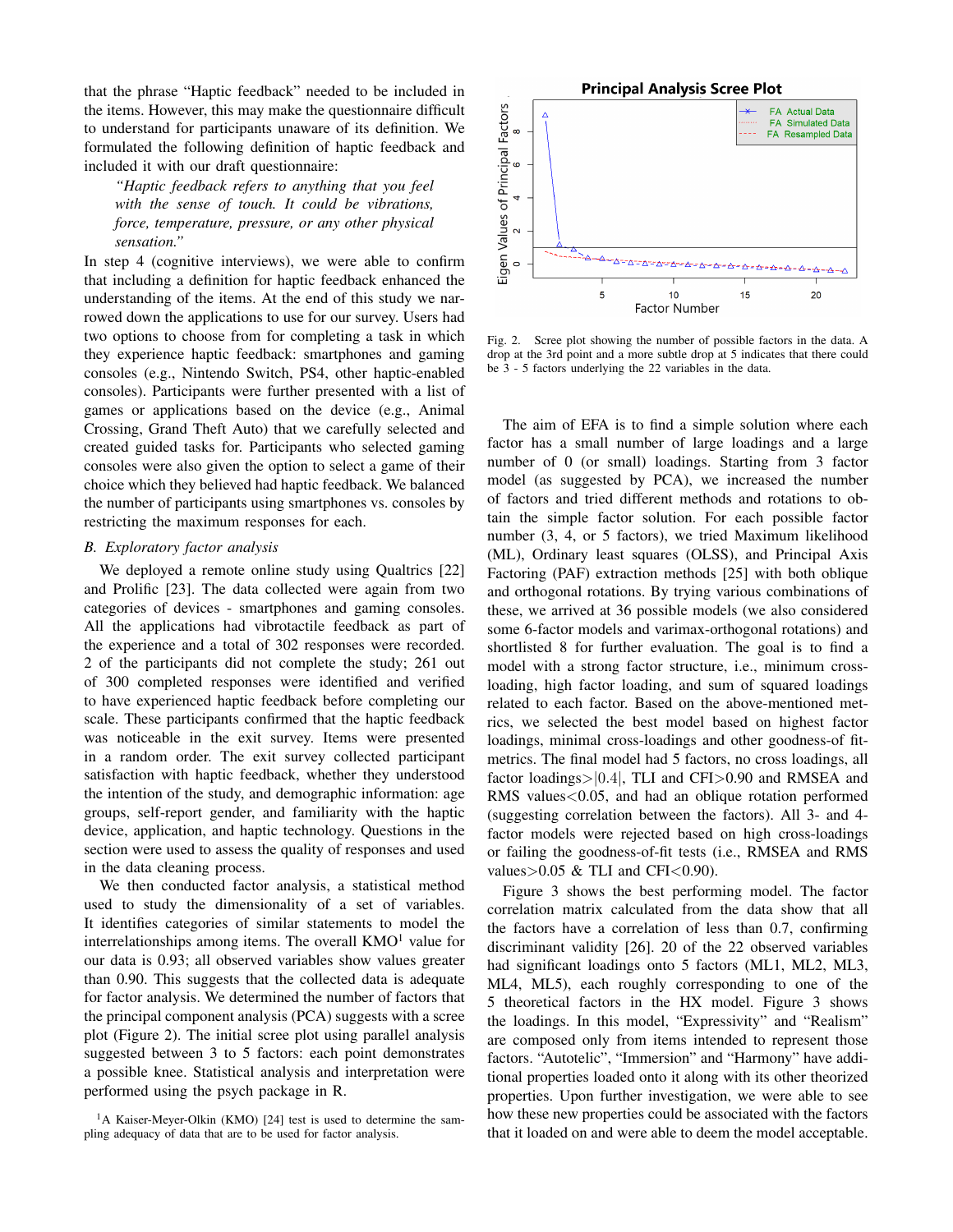

Fig. 3. Path diagram representing the 5 oblique factors of the final model. The factors were transformed to an oblique solution using promax. Dotted red lines mean a negative loading due to the inverted item. Items are labelled according to the HX dimension we intended them to measure (e.g., "H2" was the second item drafted to represent Harmony); some loaded on a different factor (e.g., "H2" loaded on Autotelic). "H1" and "R4" did not load.

All the signs within "Harmony" were flipped and thus its correlation with other factors were negative. We could either flip all the signs and use it as is or we can re-name the factor to mean the opposite (e.g., Dissonance). We decided to keep the factor as Harmony to be more consistent with the HX model [9], with the requirement that item and factor values need to be negated during measurement or interpretation.

The final 5 factors are correlated with each other: the lowest correlation was 0.4 between Immersion - Expressivity and Expressivity - Autotelics, and the highest correlation was 0.7 between Harmony - Autotelics, Autotelics - Immersion and Harmony - Realism. We can see from Figure 3 that most of our factor loadings are between 0.5 to 0.8 with one factor loading at 0.44. High correlation between factors is not ideal but best practices dictate that the value should not exceed 0.7 (49% shared variance) [26]. This indicates strong item reliability. The negative sign on the factor loadings are that of "negatively-worded" items in the questionnaire and are expected to negatively correlate with the factor. In total, the extracted factors explain 54.7% of the variance.

#### V. DISCUSSION

Our findings provide support and increased detail for the 5factor HX model, and guidelines for measuring HX.

## A. Support & Elaboration for the HX Model

The results from EFA closely resemble the proposed theoretical HX model [9]: the best-performing model had 5 factors, each of which closely relates to one HX factor. This suggests that the underlying factors of the HX model are distinct (though related) entities that can be measured, and was best modeled with 5 factors. While there might be concerns that this was a "re-discovery" of the 5 factors we used to design the items, best practices in scale development suggest starting with a strong theoretical basis [10].

Autotelic: ML1 turned out to be the strongest factor with maximum influence on its variables. All variables of Au*totelic* (A1, A2, A3, A4) loaded significantly onto ML1 along with another variable from harmony (H2). The high factor loading of all the items is an indicator of how important it is to design a feedback that is likable and satisfying to the user from the sensation alone. The Harmony item H2, questions the satisfaction or desirability of the haptic feedback in the context of the system and has a very high factor loading of 0.805. While Autotelic by definition means that the feedback feels good in and by itself, the factor loadings indicate that the context of the system might significantly influence the likability of the feedback. These results suggest that, for an application to have a good autotelic experience, it necessarily requires context and cannot be considered in isolation.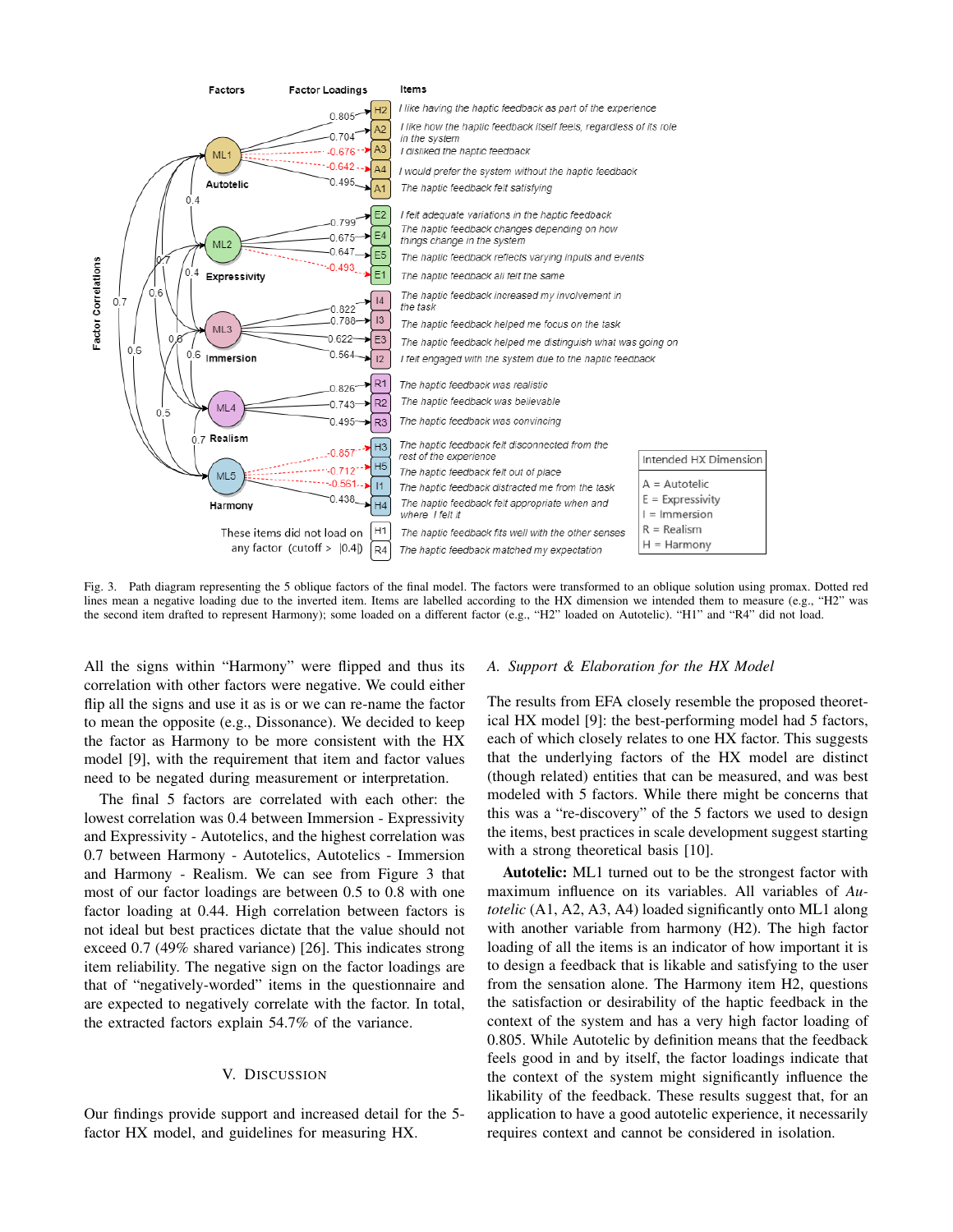Expressivity: ML2 consisted of four variables designed for *Expressivity*  $(E1, E2, E4, E5)$ , but E3 ("The haptic feedback helped me distinguish what was going on") loaded on Immersion, suggesting that Expressivity has more to do with variance of feedback than causality, and that feedback of someone's actions is connected to Immersion. We thus suggest that Immersion "allows users to feel their input make an impact on the feedback received" [9], not Expressivity.

Immersion: All positive items of *Immersion* (12, I3, I4) loaded significantly on ML3, confirming our existing understanding of the dimension. We conclude that increased involvement, focus, and engagement is an indicator of an immersive experience. Additionally, as mentioned in Expressivity, E3 loaded onto this Immersion. This lends support to the idea that when users can both affect and be affected by the system, they become more immersed in it  $[15]$ .

**Realism:** Factor ML4 consisted only of variables for Realism (R1, R2, R3), with the item R4 ("The haptic feedback matched my expectation") not loading significantly. This could simply be because the item is not capturing the construct. Since the final inventory can have fewer questions per factor depending on their correlation [19], we can either exclude this item or revise it. Our initial screening had some evidence that participants had some reservations about this question as it requires them to have expectations about the experience as a prerequisite – expectations may not be a good way to detect realism. Another interesting question raised during content validity discussion was about realism vs believability. Some of the experts argued that believability might be a construct of its own and some agreed that it is mostly an aspect of realism. Since R2 ("The haptic feedback *was believable"*) has a high factor loading of 0.743, we suggest that the factor "realism" and "believability" are closely linked, since "believability" varies with realism. However, we do not yet have enough information to suggest which might be primary. As "realistic" is a higher loading item compared to "believability" and since it's consistent with the HX model, we decided to label this factor as "realism"

**Harmony:** ML5 was originally loaded with 3 negative items  $(H3, H5, I1)$  and 1 positive item  $(H4)$ . All the negative items were positively correlated with the factor and the positive one was negatively correlated. This factor was in fact the opposite of the construct Harmony. We decided to label this factor as harmony, since it simply appears to be dominated by "negative factors", and can be interpreted with all signs flipped. In other words, Harmony might be the absence of a disruptive feedback. For example, if the haptic feedback does not feel "disconnected" from the system or "out of place," it may be harmonious.

# **B.** Practical Matters for Measuring HX

1) A questionnaire is viable for measuring HX: We repeatedly debated whether a questionnaire was the right choice for evaluating HX. Measuring experience is difficult. Focusing on a particular type of feedback while keeping in mind the overall experience is even more challenging. Through brainstorming and reviewing work around measurement instruments, we were convinced that a well-designed questionnaire can collect systematic data of user emotions and expectations about a system or design. We found participants typically interacted with haptic experience for 5 minutes, with the entire task and questionnaire taking 10 minutes. This suggests that participants can complete a 20question instrument in less than 5 minutes, suitable for evaluating systems without being too onerous on participants.

However, approximately 12% of our survey participants reported that they did not feel any haptic feedback in the guided task and their responses consisted only of neutral options. Measurement of HX may only be applicable for applications with a prominent haptic feedback component, or when participants direct their attention to the haptics.

2) "Haptic feedback" needs to be defined for general *participants:* We initially referred to the unit measured as "feedback", in order to keep it generic and simple. However, "feedback" was ambiguous as participants were confused about what feedback we were referring to. We then decided to change it to "haptic feedback" based on the input from experts. This change could potentially make the questionnaire difficult to comprehend for novice participants: 57.7% of our survey participants had not heard of the word or unsure of what it means. Thus, we included a simple definition of haptic feedback (as described in Results). We found that defining haptic feedback was necessary to help users understand the items from 82.9% of survey respondents.

3) Not all factors apply in all contexts: In order to build our studies around measuring haptics, we had to provide participants with applications that are experienced as a system, but also have recognizable haptic feedback. For example, watching a haptic ad - which is very similar to watching any video with sounds and visuals. We conducted an initial screening with smartwatches and fitness tracking devices and discovered that not all our constructs may apply to simpler applications, such as a timer or a "step goal reached" alert. Some applications don't have a real-world equivalent, so "believability", "realistic" and "convincing" seem irrelevant to the experience, or confusing; one participant interpreted "believable" as believing that the vibration came from their FitBit. Thus, any resulting questionnaire should ideally be designed with sub scales that can be selected depending on the needs of the researcher and the context of the study.

#### VI. LIMITATIONS

While there are promising results from the study, there are several limitations. Game-like applications were used in the study to measure haptic feedback; other types of haptic applications may not perform the same. It is possible that users associate games with pleasant experiences and therefore lean towards giving higher scores. There could also be social desirability bias, a systematic error in selfreporting measures resulting from participant desire to avoid embarrassment and project a favorable image to others [27]. Future validation will help us identify, test and prevent bias.

Longitudinal and repeat studies will be necessary for validation of these results and any instrument. The quan